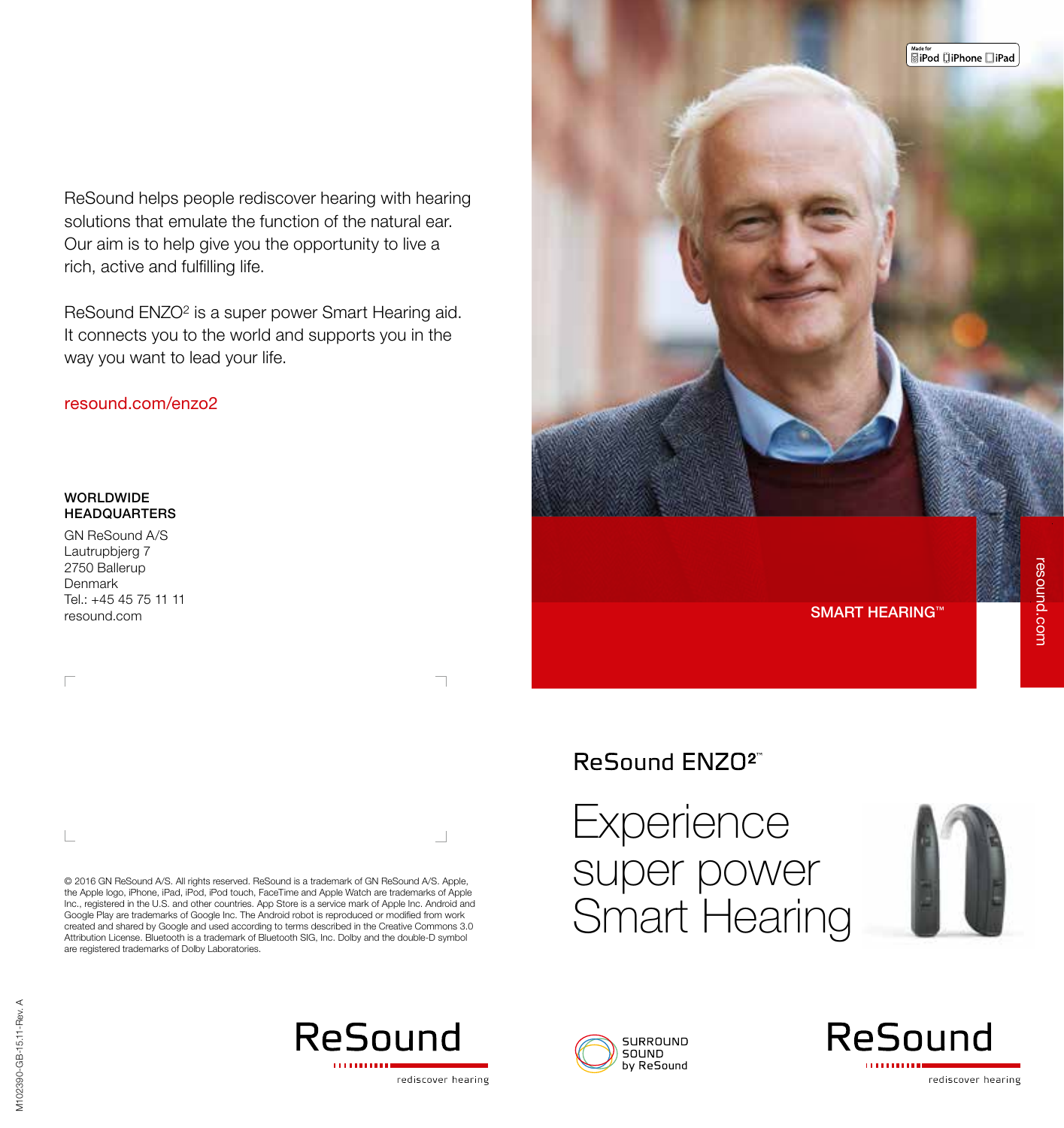### "It's crisp and clear."

James Raath, 61 Business consultant, diagnosed with Ménière's ase at age 21

# Hear your world, your way

Sing along as you listen to your favourite song. Smile as you hear a relative's voice in a video message on your phone. Speak with confidence in front of a room full of people at work.

The ReSound ENZO2 family includes the smallest and most powerful super power hearing aid available and gives you easy access to sound, no matter where it is coming from. With ReSound ENZO2, you can enjoy an unrivalled choice of ways to connect to the most important things in your life, and discover what it feels like to intuitively personalise your hearing experience.

This is the essence of ReSound Smart Hearing – solutions that adapt to you and your lifestyle, so you can enjoy the moment and join in with confidence.

> "I'm listening to music more because I can connect to my phone."

Helen Picarella, 46 Educational Audiologist and super power user since age 12

## Connect and interact wirelessly

Easily understand the person on a phone call. Experience every word of the latest movie on your iPad. Enjoy every sound of any app, streamed directly to your hearing aids.

ReSound ENZO2 is a Made for iPhone super power hearing aid, so you can stream phone calls, music or any sound from iPhone, iPad or iPod touch directly to your hearing aids – and make your hearing aids work like wireless headphones.

And if you don't have an iPhone, you can still stream sound to your hearing aids – simply pair any Bluetooth-enabled phone with Resound's Phone Clip+.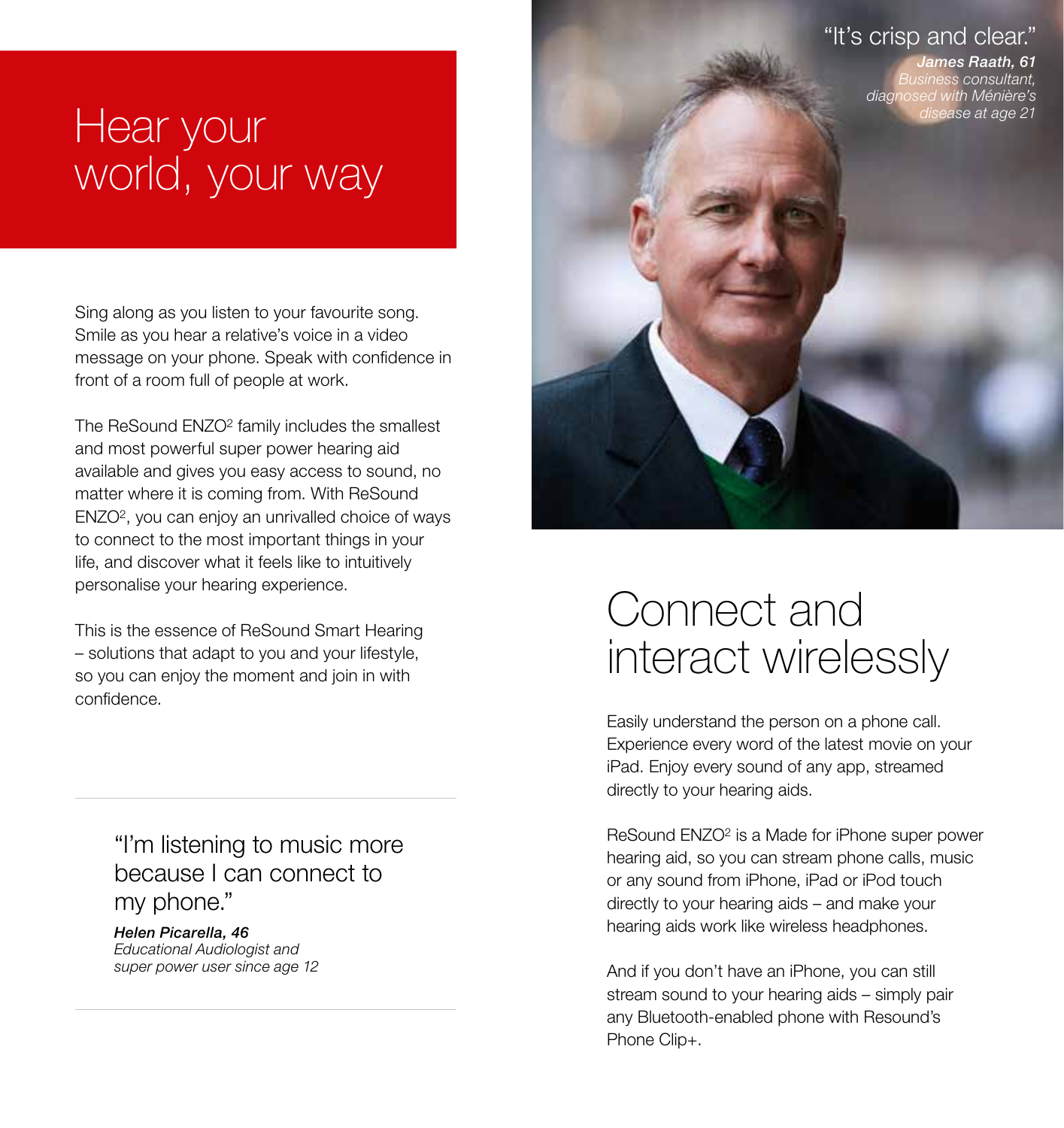

# All the power you need

Hear every word clearly. Know where sounds come from. Choose what to focus on. Enjoy natural, effortless hearing.

ReSound ENZO2 is the world's most powerful super power hearing aid. It makes you able to experience greater amplification without noise and feedback – a sound that is crisp and clear in any environment.

ReSound ENZO2 features Spatial Sense™, developed to give you an improved sense of where sounds come from, so you can focus on the sound you are interested in and still be aware of everything else around you.

## Working for you every day



ReSound ENZO<sup>2</sup> is offered as the powerful 675 battery super power hearing aid, and if you need less gain, the same benefits are delivered in a small 13 battery design.

Whichever design suits you best, every component of ReSound ENZO2 is coated with iSolate™ nanotech, making the hearing aids robust and reliable.

#### PRODUCT RANGE

The ReSound ENZO<sup>2</sup> hearing aids are available in a range of designs in 10 different colors, so you're sure to find the perfect fit.

#### RESOUND WIRELESS ACCESSORIES

With ReSound ENZO<sup>2</sup>, you can connect directly to all ReSound wireless accessories, giving you direct audio streaming, discreet control and improved speech understanding in noise or over distance.